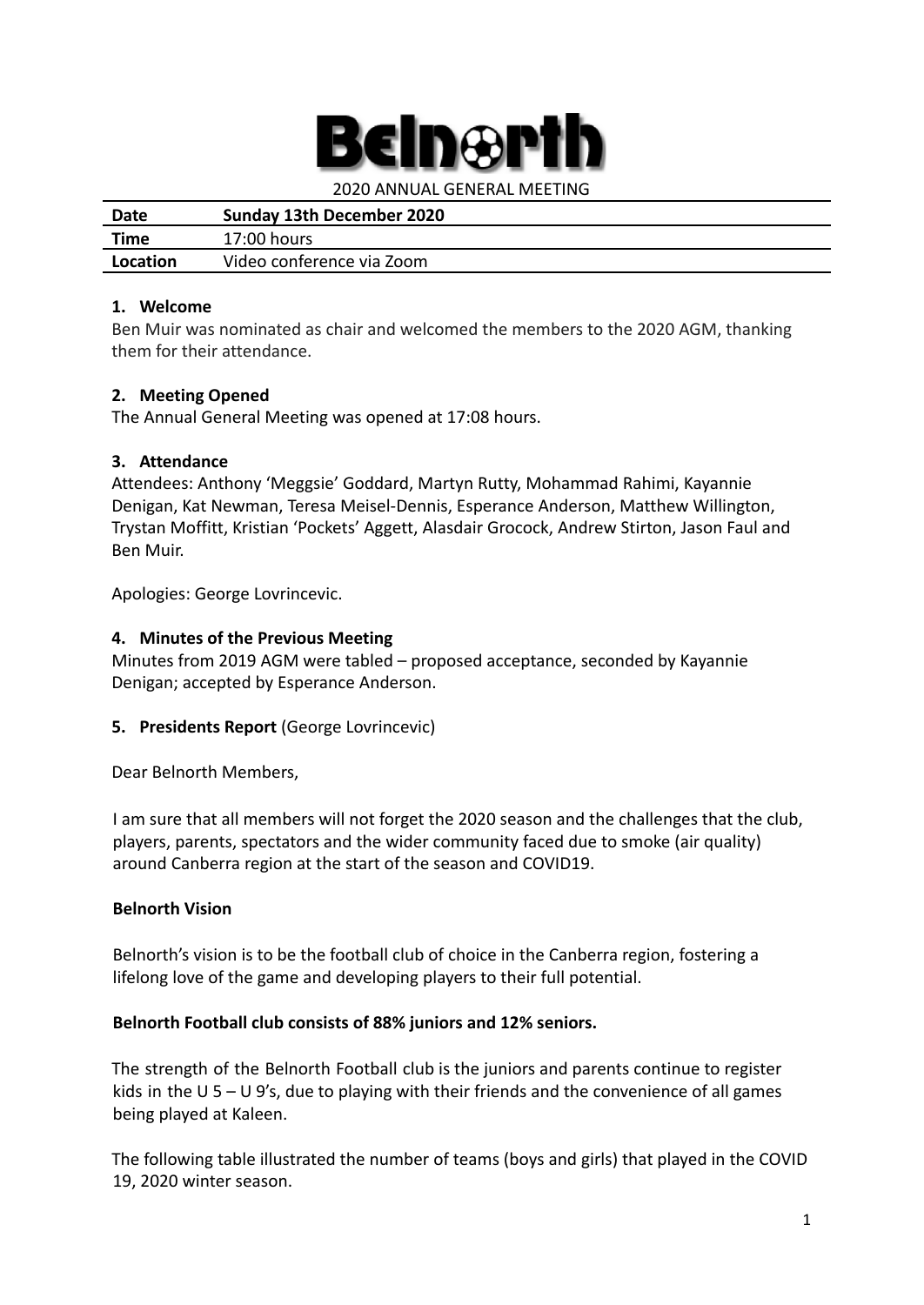| <b>Belnorth Football Club</b> | <b>Age Groups</b>                           | <b>No. of Teams</b> |
|-------------------------------|---------------------------------------------|---------------------|
| <b>Juniors Mini Roos</b>      | $U$ 5 – U 9                                 | 62                  |
| <b>Juniors SSG</b>            | $U$ 10 – U 11                               | 19                  |
| Juniors Competitive           | $U$ 12 - U 18                               | 12                  |
| <b>Seniors</b>                | <b>Community, State and Masters Leagues</b> | 13                  |
| <b>BNFC</b>                   | <b>Total</b>                                | 106                 |

The future for Belnorth club is to continue to develop the juniors by investing in developing skills, particularly having a program for the U 5 – U 9's which will flow onto the U 10 – U 18's.

One of the goals is to develop girls and encourage more participation for the girls.

#### **Impact of COVID 19**

Capital Football provided leadership and continued to engage with all football clubs throughout the year. There were times during the early part of the COVID 19 lock down that Football in the Canberra region might not be played for the 2020 season.

Capital Football formulated scenarios of different dates on when the competition would look like and how many games would be played for the 2020 winter season.

Capital Football continued to work closely with the ACT Government as they provided direction to the Canberra community on what was feasible.

Belnorth football club had to continue to work with Capital Football in developing the return to training COVID plan.

The committee had to endorse and write up the plans and seek approval from Capital Football.

Thank you to Ben Muir the secretary of Belnorth Committee for all the behind the scene work that he has done with the COVID plans, minutes and agendas, updating and making changes to the website, communicating through web and FB, plus all the other IT tasks. Plus the ground manager role that you have been doing for two years, and now you have a good system in place.

#### **Outcome of the COVID 19 Winter Season**

With the number of COVID 19 cases being under control and zero, Capital Football approved Belnorth COVID safe environment plans.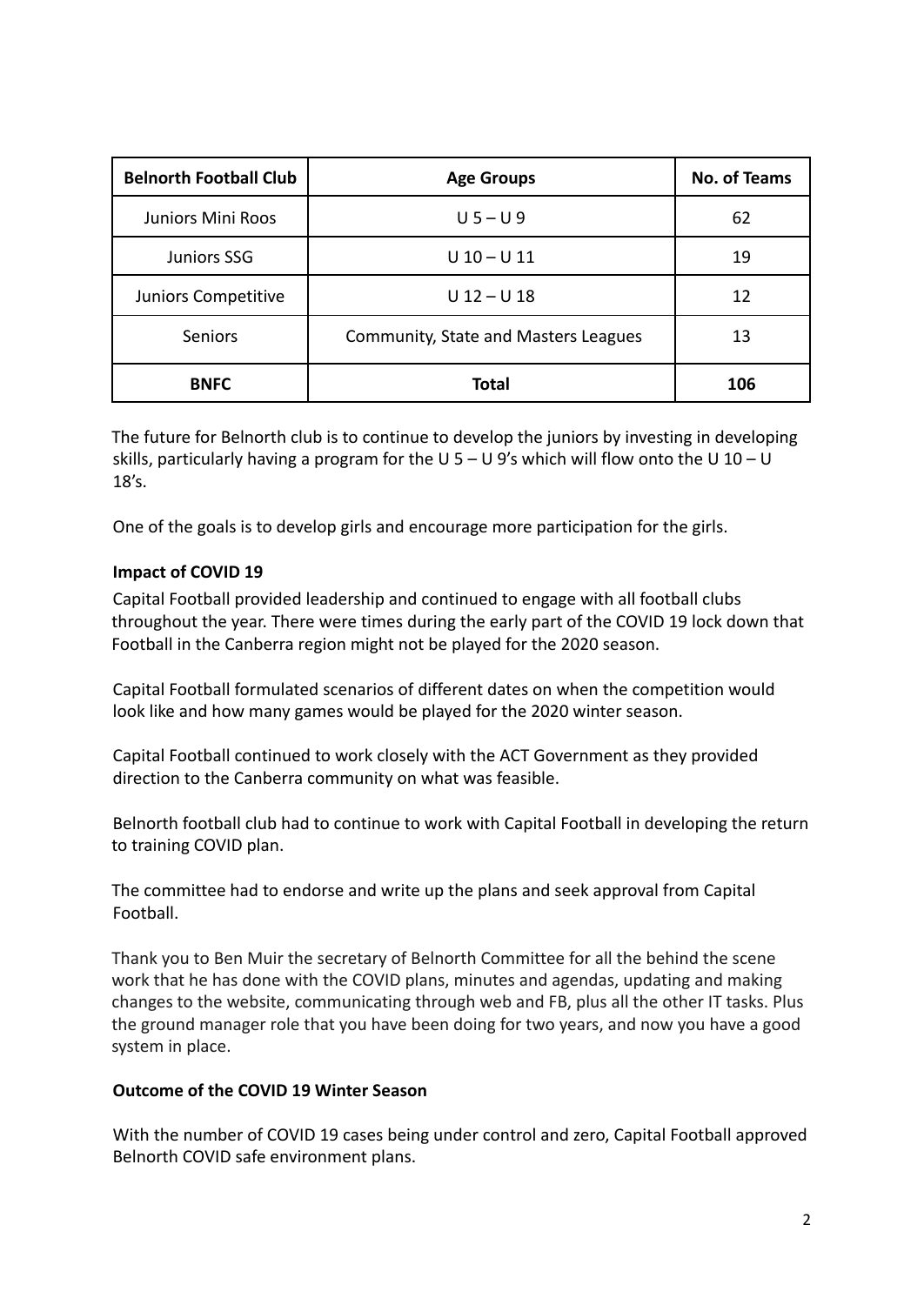The outcome was a shortened winter season and the focus was participation in football for the 2020 season rather than competition points for the miniroos, juniors and seniors.

| <b>Belnorth Football Club</b>                 | <b>COVID 19 Season</b><br><b>Schedule</b> | <b>Actual number of games</b><br>played due to wet weather |
|-----------------------------------------------|-------------------------------------------|------------------------------------------------------------|
| $U$ 5 – U 9                                   | 13                                        | 11                                                         |
| $U$ 10 - U 18                                 |                                           | 9                                                          |
| Community League, State<br>League and Masters |                                           | 9                                                          |

Overall the COVID 19, 2020 winter season was a good outcome for football in Canberra, as players, coaches, managers, game day leaders, referees and parents were able to participate in the season.

One of the outcomes from a shortened season was that Capital Football agreed to refund a percentage to the players from clubs that were registered. Capital Football worked with the clubs on the process on how to refund. The Belnorth Committee made a decision on the amount of money that was to be refunded to each age group.

As part of the Capital Football process the club refunded \$33,870 to players and parents who requested a COVID 19 refund.

Belnorth's treasure Martyn Rutty did a fantastic job with the refunds, processing payments, budgets, junior game day payments, game day payments, organising the auditors and

I would like to thank Martyn for the amount of work that he has done during this challenging year.

The treasure will provide a more detail report on Belnorth strong financial position which will allow investment into equipment and training programs for developing juniors.

## **Coaches and Managers**

A big thank you goes out to coaches and managers who volunteered their time to coach and manage each team. It can be very challenging, however rewarding in watching the children develop as players and having fun.

One of the challenges that Belnorth and other clubs continue to struggle with is parents volunteering their time to coach and manage teams. I encourage parents to step up and assist the club in continuing to coach, manage and be on the committee.

The club requires to invest in developing the juniors in skills and assisting coaches. This can be done through an appointment of a Technical Director for the club that is committed and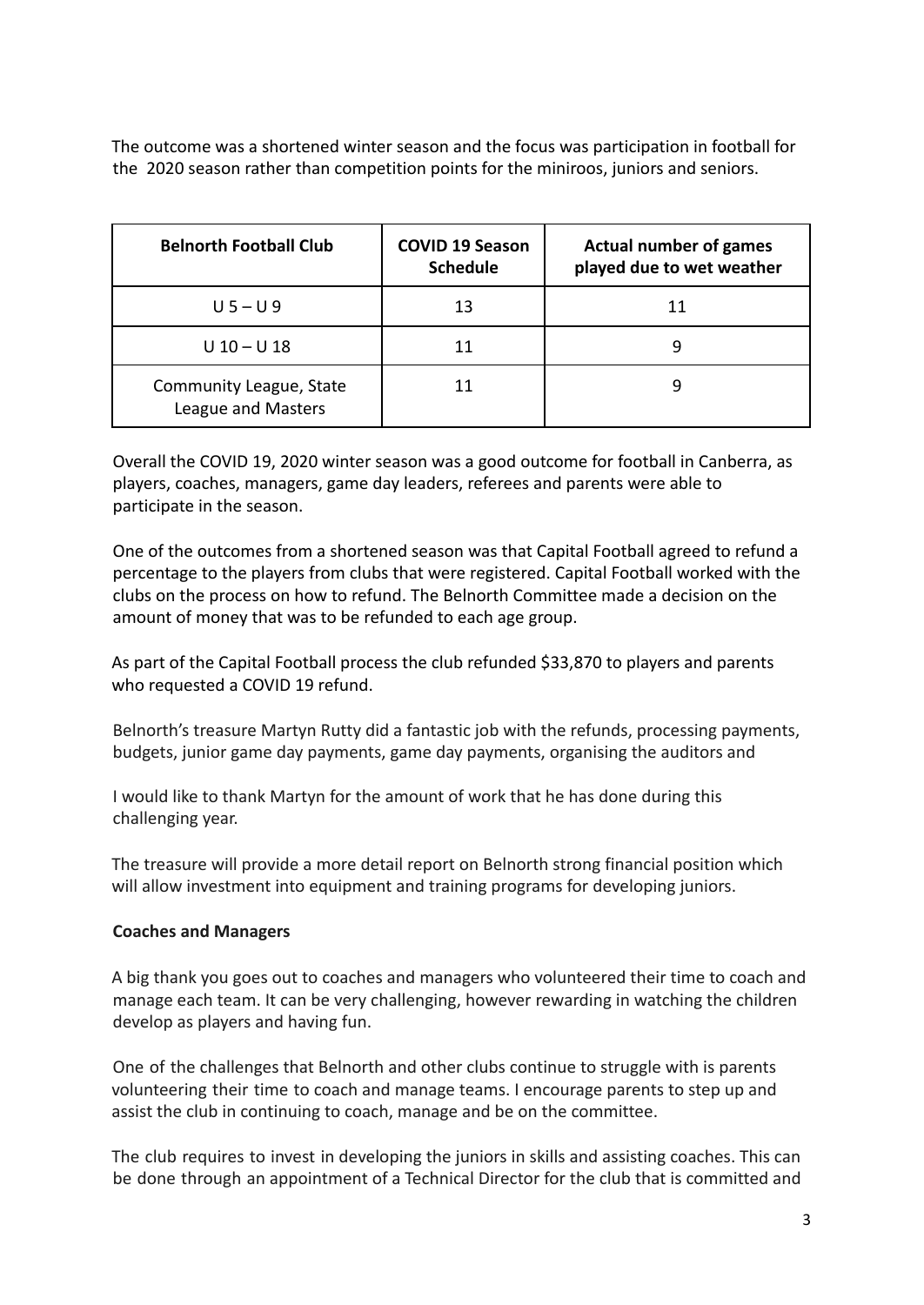has a passion in developing juniors.

## **Game Day Leaders and Referee Coordinator**

This year has been a successful year with developing game day leaders and the success of this has been due to Matt Willington who is the Belnorth Referee Coordinator. Matt has continued to provide training and feedback to the young game day leaders and these game day leaders will become excellent referees for the future.

As part of the COVD19, the committee decided that game day leaders and referees were to be paid by the club, rather than each team paying half of the fees on game day. This was a successful outcome.

#### **Belnorth Committee and Volunteers**

I am confident that there will be new and existing committee members that will be able to fill the roles due to their experience and knowledge of the Belnorth Club.

As the club consists of 88% of juniors it is important that there is good representation of committee members who are parents with kids at the club and seniors.

For the 2020 Belnorth committee, out of the 9 committee members, 4 members had children playing for the Belnorth and this gave a good representation to the committee.

I would like to thank all the registrars (Teresa Meisel - Dennis, Kat Newman, Kayannie Denigan, Esperance Anderson and Meggsie (Anthony Goddard) with all the work that they have done in forming teams, communicating with coaches, managers, parents and Capital Football. I appreciate all the effort that you have put in, especially with the COVID 19 season and making changes so that the competitions could run.

To our operation manager, Lenie Kostovska, thank you for all the time that you have spent over the last two years in ensuring that the jersey's, equipment, were ready for collection and pick up by the teams each year and then having them returned. The work that you did last year's presentation was massive and it worked out very well, plus dealing with Dominos as a sponsor (plus organising the medals for 2020, which was appreciated by the kids and parents).

#### **Henk Thijssens Legacy to the club**

This year was a sad year for the Belnorth club as Henk Thijssens, a founding Belnorth member, passed away. I would like to acknowledge all that Henk contributed to the club from being a committee member, referee, referee coordinator and other roles within the club.

The Belnorth committee has decided to honour Henk by renaming the Belnorth summer competition.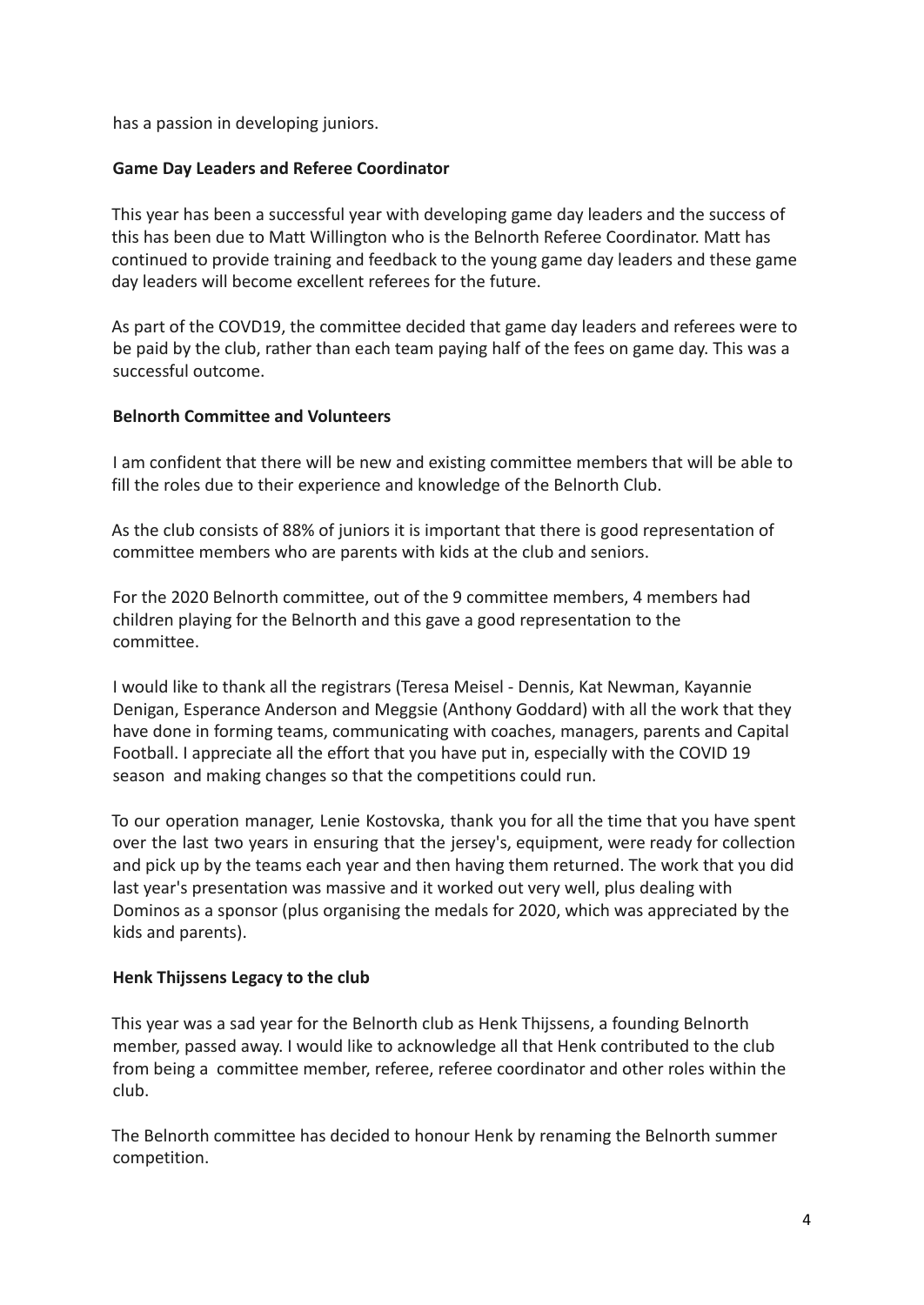The new committee will update the Belnorth members once the design and name has been finalised.

## As Henk would have said **"for the love of the game".**

I wish the club and committee members all the best for the 2021 season.

Warmest regards, George Lovrincevic President Belnorth

#### **6. Treasurer Report** (Martyn Rutty)

Dear Belnorth Members,

This year has been a challenging one for Belnorth due to a variety of factors. Our President, George Lovrincevic, discusses some of the challenges encountered by the Club in 2020 in his President's Report. Despite all the challenges, however, the Belnorth Football Club remains in a strong financial position.

A copy of the audited Financial Report for the year ended 31 October 2020 is available on the Club's AGM webpage for the information of members. In the Auditor's opinion, the financial report gives a true and fair view of the financial position of the Club as at 31 October 2020 and its financial performance for the year.

Significant financial considerations and outcomes are discussed below.

## **Operating Result**

Belnorth recorded a small operating profit of \$1,292 for the 2020 financial year. This result is largely attributable to a reduction in net receipts from player registrations in 2020, and the timing of expenditures for the hire of playing fields from ACT Sports & Recreation Facilities in 2019. For the previous financial year ended 31 October 2019, Belnorth reported an operating profit of \$103,355. By comparison, the operating results in 2018 and 2017 were profits of \$49,618 and \$48,446, respectively.=

#### **Net Assets**

As at 31 October 2020, Belnorth's net assets amounted to \$508,322, including term deposits totalling \$340,000. The corresponding net asset values in 2019 and 2018 were \$507,029 and \$394,730.

#### **Player Registration Fees**

The commencement of the 2020 Winter Season was delayed due to COVID-19 restrictions, and was of a shorter than usual duration. While interest in playing was still strong despite the pandemic, a significant number of players who had initially registered to play chose to withdraw, and subsequently sought refunds.

For the players who did participate, Capital Football, in conjunction with its member clubs, offered reduced registration fees through a partial refund scheme. By the end of the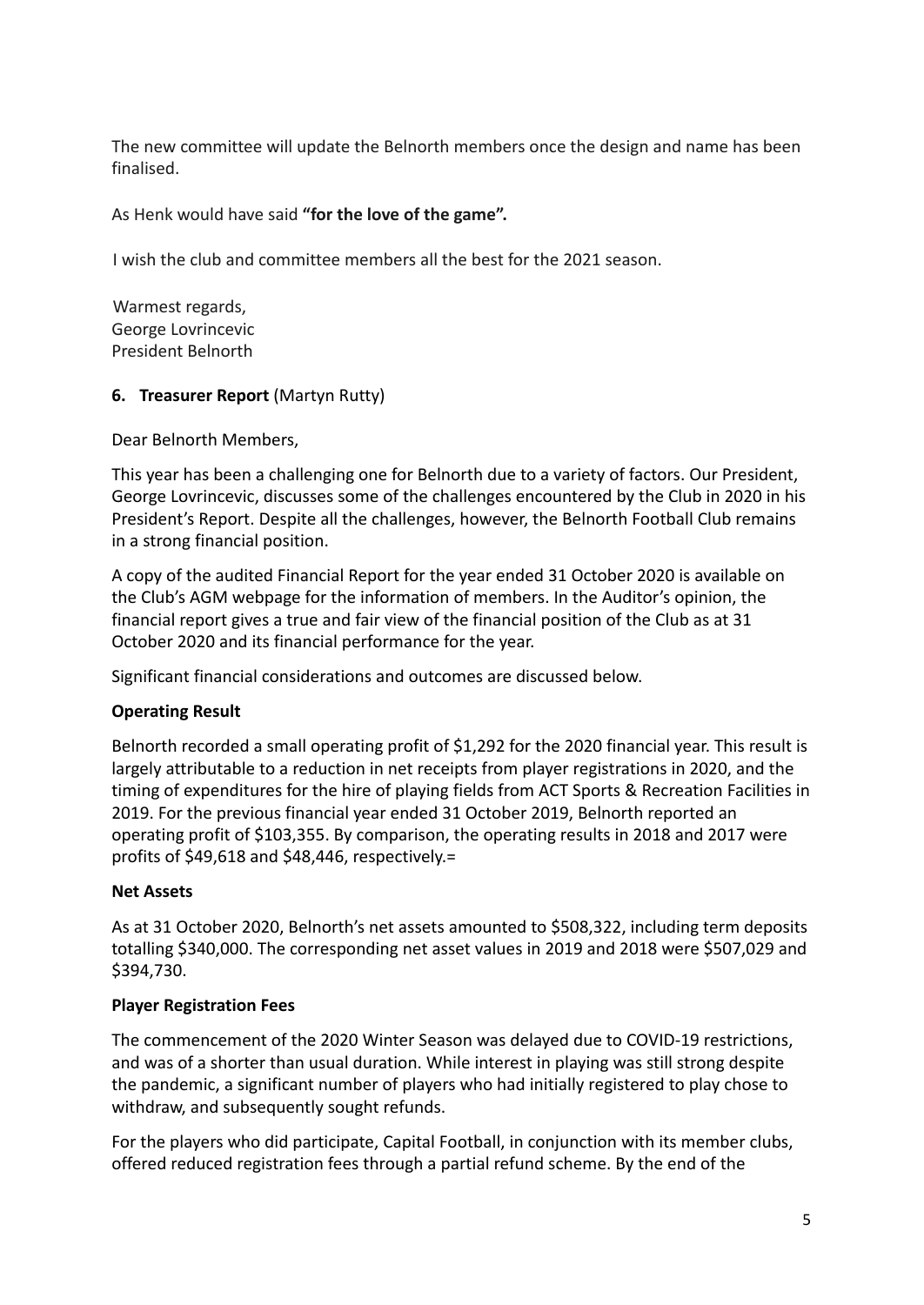financial year, Belnorth's contribution to the scheme amounted to \$33,870. The value of other player registration refunds made by Belnorth during 2020 was \$12,578.

The 2020 edition of the Belnorth Football Club Summer Football Junior and Senior 6-a-side competitions, which commenced on October 19th, has again proved to be an excellent source of income for the Club. The corresponding 2019 competitions, while adversely affected by poor air quality due to bushfire smoke, also generated a positive cash flow.

## **Ground Hire**

During 2019, ACT Sports & Recreation Facilities converted to a new system for the booking and invoicing of playing field hire. An unintended consequence of this was the delay in receipt by Belnorth of invoices relating to the 2019 financial year, and their subsequent payment. Accordingly, the Club's 2019 operating result was artificially inflated as amounts that would otherwise have been paid during the 2019 financial year were only paid after the commencement of the 2020 financial year.

Due to COVID-19, the ACT Government waived the requirement for sporting clubs, including Belnorth, to pay for playing field use during 2020. This provided a partial offset to the Club's 2020 outflows.

## **Looking ahead**

While the budget for 2021 is still to be finalised, I have full confidence that the next Committee will be able to deliver a strong financial report in 12 months' time.

## **Acknowledgements**

I wish to acknowledge the support of all Committee members over the past year.

I wish the Club and Committee members all the best for 2021.

Yours faithfully, Martyn Rutty Treasurer Belnorth Football Club

## **Election of members to the Executive Committee (2-year appointment)**

Ben Muir confirmed that no pre-nominations for vacant executive positions had been received prior to the meeting.

Committee discussed the vacant committee roles and nominations as listed below:

| <b>Position</b>           | <b>Nominee</b>            | <b>Nominated by</b> | <b>Seconded by</b> |
|---------------------------|---------------------------|---------------------|--------------------|
| President                 | Anthony 'Meggsie' Goddard | Himself             | Jason              |
| <b>Vice President</b>     | Kayannie Denigan          | <b>Ben Muir</b>     | Jason              |
| Treasurer                 | Mohammad Rahimi           | <b>Ben Muir</b>     | Meggsie            |
| Secretary                 | <b>Ben Muir</b>           | Kayannie            | Mohammad           |
| <b>Operations Manager</b> | Vacant                    |                     |                    |
| Senior Registrar          | <b>Trystan Moffitt</b>    | Meggsie             | Andrew             |
| <b>Small-Sided Games</b>  | Vacant                    |                     |                    |
| Registrar                 |                           |                     |                    |